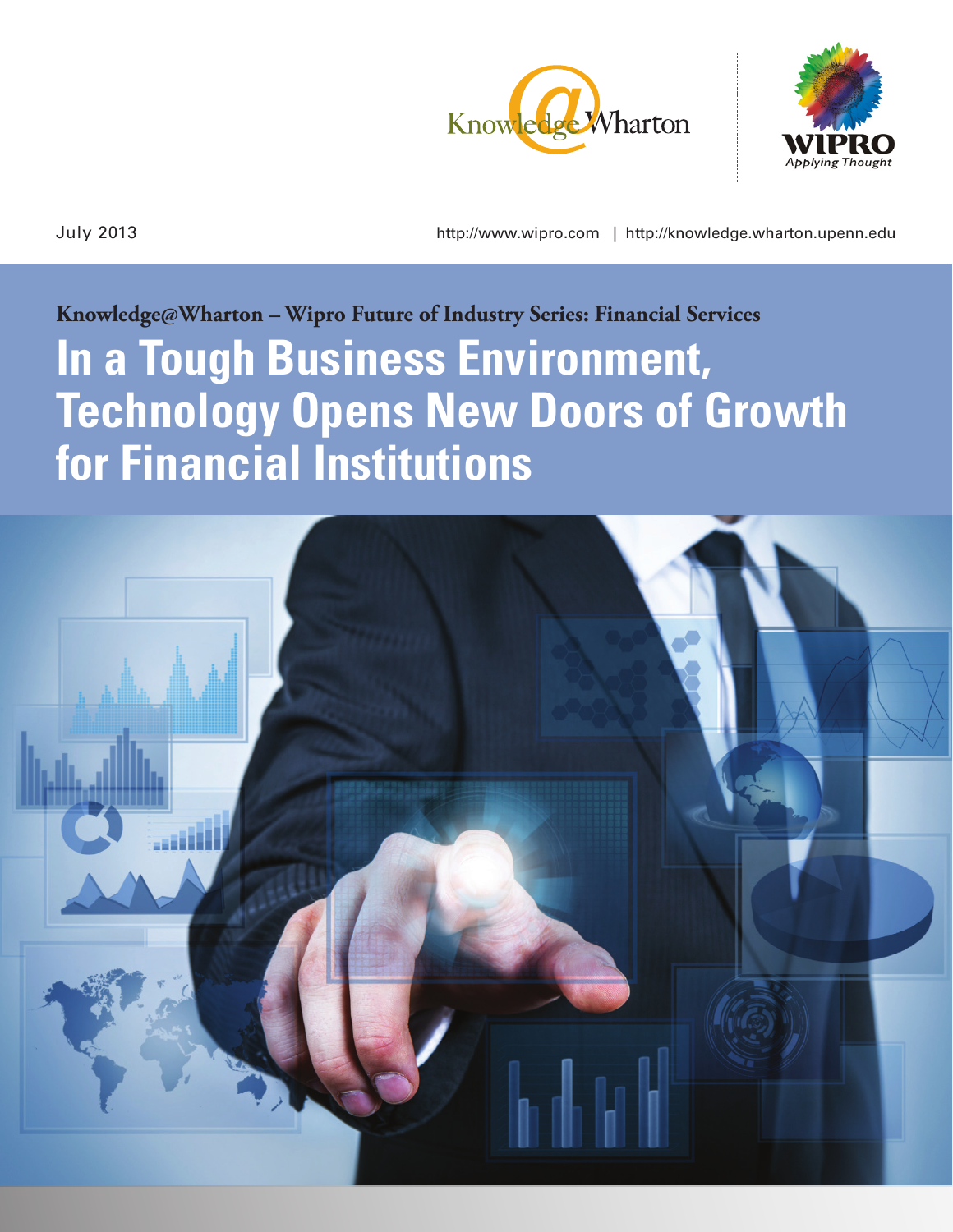### Knowledge@Wharton – Wipro Future of Industry Series: Financial Services

## **In a Tough Business Environment, Technology Opens New Doors of Growth for Financial Institutions**

Worldwide, financial institutions are still recuperating from tighter regulations and customers continue to be wary in the aftermath of the financial crisis and the resulting economic downturn in the U.S. and Europe. However, experts wonder if they could have used smarter technologies to conform to regulations, win back consumer trust and deepen those relationships using business analytics, social and mobility platforms. In this white paper, which is part of a "Future of the Industry" series, Knowledge@Wharton and Wipro Technologies explore how technology could help financial institutions.



The year 2012 ended on a somewhat optimistic note for the financial services industry. As companies try to achieve profitable growth, they face two major challenges: catching up with rapidly increasing regulatory mandates and meeting the "new

normal" customer demands. Soumitro Ghosh, senior vice president of finance solutions at Wipro Technologies and [Mauro Guillen](https://mgmt.wharton.upenn.edu/profile/1324/), Wharton professor of international management, analyze these challenges and the solutions that technology offers to overcome them.

Ghosh lists the areas financial institutions must focus on: One, change the cost curve through business and process simplification. Two, rebuild customer trust, by being best in class in whatever segment or geography they operate. Three, invest in analytics to not only respond to risk but also understand the new "digital customer" and use the insights to make better business decisions. Four, rethink how technology can help them

deliver a better customer experience across channels and markets. Finally, all these have to be achieved in a tightening regulatory environment where there is still a lot of catching up to do on risk management and compliance. To enable these, they must create stronger governance and collaboration models with their outsourcing partners.

#### **MANAGING TIGHTENING REGULATION**

"The biggest constraint for companies in the financial services industry is the prospect of more regulation," says Guillen. "It is a very difficult issue that all banks will face." In addition to new rules, he expects banks will also face much more scrutiny from regulators in terms of dubious money flows because of terrorism, illicit trade, etc.

Guillen refers to the sweeping changes proposed recently by the U.K.'s Independent Commission on Banking, which resulted in a draft bill in October 2012 aimed at promoting financial stability and competition. The proposals require U.K.'s lenders to create separate subsidiaries for their retail operations of deposits, lending and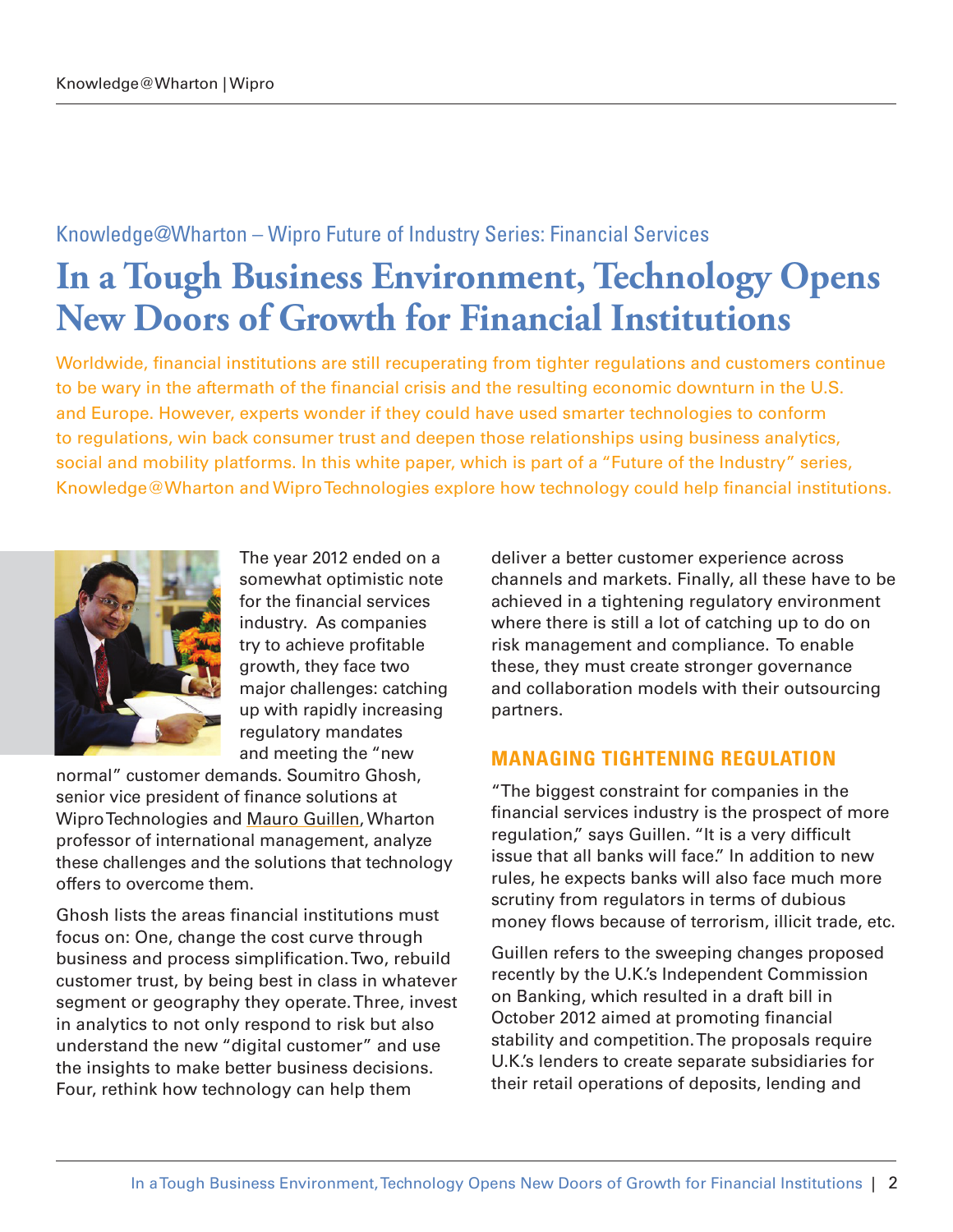payment systems, and meet new capital adequacy requirements for each. The idea is to ensure that retail banking can continue undisturbed even if a bank's investment and commercial banking divisions incur losses. The new legislation is expected to be enacted by 2015 and operational by 2019. Ghosh points to the 2010 Dodd-Frank Act in the U.S. as another example of tightening regulatory regimes. Among other things, the act aims to strengthen consumer protection, tackle systemic risks, and ensure increased transparency to restore the trust that financial institutions lost in the aftermath of the crisis.

Guillen sees technology helping banks restructure their balance sheets and corporate governance processes to comply with emerging regulations. The emerging compliance environment will bring "big business opportunities for technology providers," he says. Ghosh offers examples of how technology is helping financial institutions work through the "process changes" that new regulations warrant. An Indian technology services vendor is providing the framework for a U.S.-based asset management and asset servicing company to comply with the Dodd-Frank Act. The same vendor is also helping a leading insurance company in the U.K. recast internal systems to meet new solvency regulations.

Higher capital requirements and new compliance reporting standards have eroded the discretionary budgets at many banks and insurance companies, Ghosh notes. Here, technology can help with cost efficiency and optimization. They could convert fixed costs into variable costs with tools such as cloud computing, he says. "Pay-as-you-drink" is the classical commercial model defining that trend of variabilization, he explains. "When times are good, I can direct services that can scale up. When times are not so good, I can scale down." According to Ghosh, financial institutions need to reduce their "business-as-usual" costs so that they have money left over to spend on discretionary projects. "Most banks and insurance companies have grown through mergers and acquisitions, but they have not simplified their back offices," says Ghosh, citing undone work. Another ripe area for cost efficiency at financial institutions is IT infrastructure management, he says. Most financial institutions have so far not outsourced their IT infrastructure requirements, although they have tapped business process outsourcing services, he adds.

#### **TAPPING UNDERSERVED MARKETS**

Technology could also help in streamlining backoffice operations, which have become highly concentrated thanks to the wave of mergers and acquisitions, especially in the banking industry. "The banking industry in the U.S. was so polarized that 80% of it used to be in the hands of 10 banks," says Ghosh. However, recent M&As have consolidated those top 10 banks into six: JP Morgan Chase, Bank of America, Citibank, Morgan Stanley, Goldman Sachs and Wells Fargo.

As the top six banks account for 70% to 75% of the total IT spending, most service providers gravitate towards them, says Ghosh. However, the IT spending of the Tier-2 or Tier-3 U.S. banks are also significant, but this market remains relatively untapped. Variabilization offers technology providers an opportunity to serve smaller banks, he adds. A Tier-2 or Tier-3 bank cannot compete with a Tier-1 bank, because it lacks the larger institution's scale of operations, making its cost per loan origination or loan servicing almost three times higher, he explains. By using technology for loan origination and servicing, a Tier-2 bank can slash its loan origination costs until they are equal to or lower than those at a Tier-1 bank, he adds.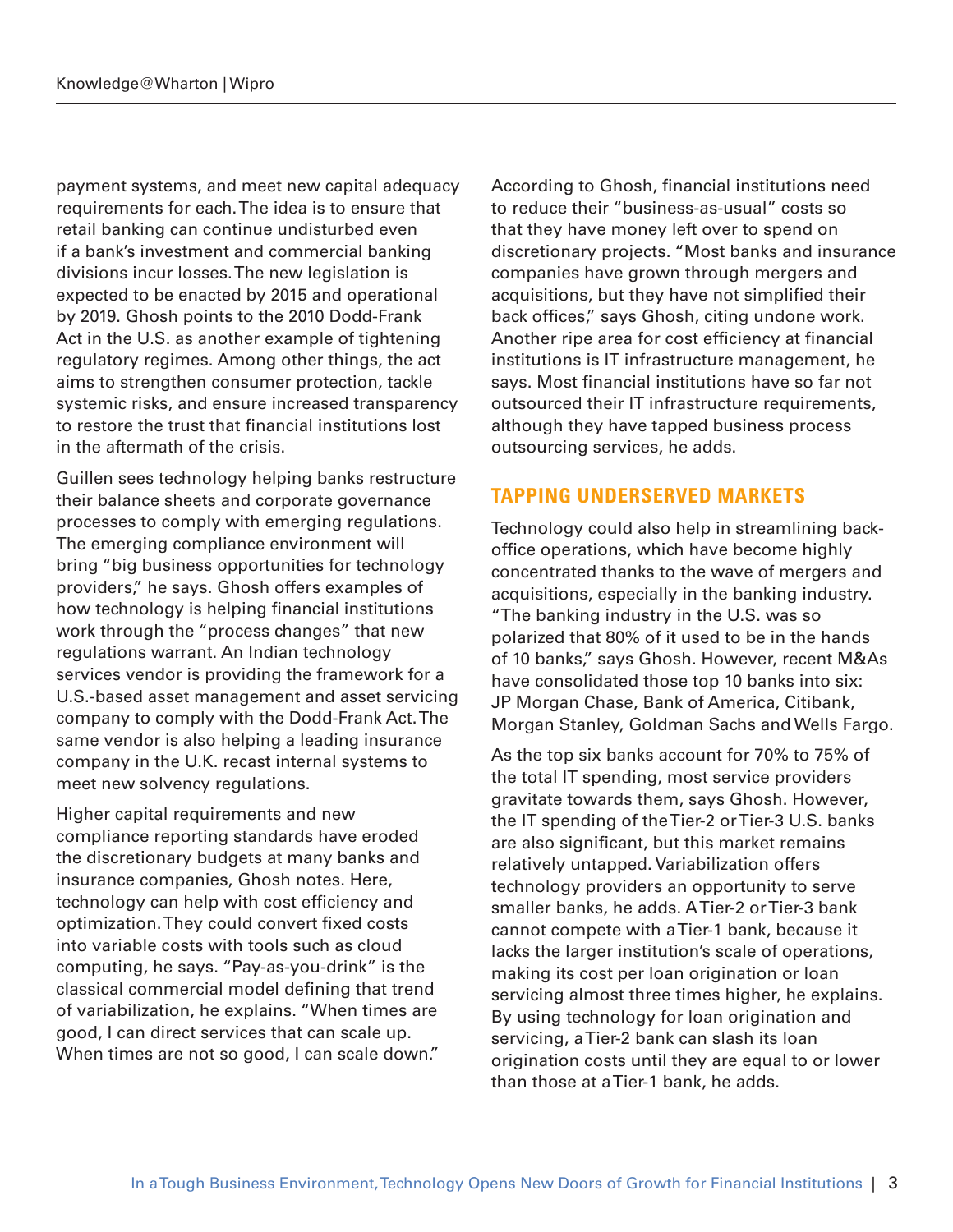Large, Tier-1 banks could also use technology to create a unified process covering investment banking, asset management and asset servicing, where many processes are typically duplicated. One emerging opportunity many financial institutions are still sizing up is cloud computing, which allows them to source technology needs from so-called clouds in a pay-as-you-use model.

#### **NEW GEOGRAPHICAL MARKETS BECKON**

Emerging economies offer big growth opportunities for financial institutions. Ghosh notes that "one big lesson" from the recent economic downturn was that most U.S. banks and insurance companies were overly dependent on mature markets. The downturn has forced many financial institutions to go global and expand their footprint in emerging economies. "To help them globalize, and globalize quickly, they have to set up their operations infrastructure fairly quickly," he adds. Much of such work involves extracting flexibility from legacy technology platforms.

Technology providers can help financial institutions set up their infrastructure on a turnkey basis in a new location. "It is like insurance-in-a-box or a bank-in-a-box," says Ghosh. While the bank focuses on sales, marketing and business development, its IT services vendor runs back-office operations. Similarly, technology providers could help set up a local insurance platform in a new market that connects "to the mother platform at headquarters," adds Ghosh.

#### **RE-ENGAGING CONSUMERS WITH TECHNOLOGY**

Unfortunately, customer satisfaction in the financial services industry in mature markets like North America is lower than that in

industries like telecom and breweries. Trust and simplicity are critical for financial institutions to recapture lost customer loyalties and deepen those relationships. However, they must know when to push a product or service and when to hold back, Ghosh cautions. Here, technology such as data analytics can help them achieve a deeper understanding of customer sentiments. It also helps in providing customers a seamless experience across multiple channels. For example, a customer may start a transaction online, call into a help desk or call center for assistance and finish the process by visiting a branch. Guillen sees technology as a competitive tool, too. Increasingly, financial institutions would boost their offerings from plain vanilla products to bundled products and services, such as those that promise security or financial freedom. "It would be a powerful differentiator," he says.

Mobile platforms will be crucial in providing these differentiated services, says Ghosh. For example, insurance examiners inspecting an accident site can immediately upload photographs and their assessment to their central claims processing department, which can then expeditiously approve a claim and release the payment. Such a process makes customer service "simple, fast and agile" and reduces costs for the insurance company.

Similarly, wealth management firms could use mobile devices and tablets for marketing. An agent could visit a customer at home or office, make presentations on a tablet, design an investment portfolio, render a competitive analysis of those products or services and so forth, says Ghosh. "It's a real game changer in the way business is conducted."

Banks are already beginning to use mobile platforms imaginatively, Guillen notes. For example, many banks notify credit card customers on their cell phones each time a transaction is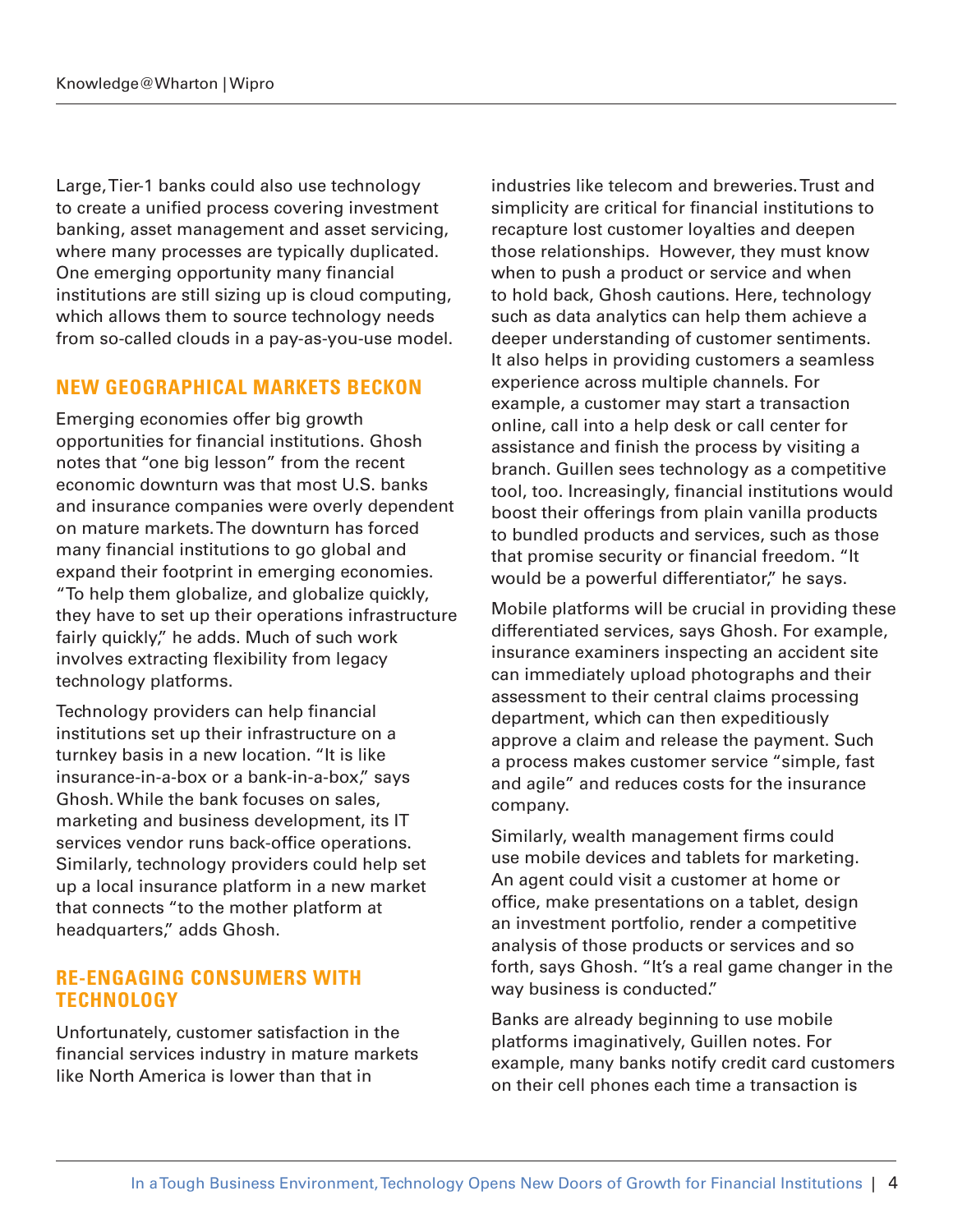put through. Unrecognized transactions could flag potential fraud, he says. In addition, "mobile wallets" will soon be core to financial services, although security issues need to be fixed for them to become mainstream, adds Ghosh.

Mobile platforms could also help financial institutions penetrate underserved markets such as in Africa and Latin America. A global bank is implementing mobile technologies in a big way across its entire South American market including Brazil, Mexico and Argentina, says Ghosh. A key requirement is the "localization" of those mobile transactions, which includes facilitating them in the local language and compliance with local banking regulations.

Social platforms such as Facebook, LinkedIn and Twitter also help banks acquire new customers and sell more products to existing customers. "On both of those fronts there could be terrific gains," says Guillen. These platforms change the very nature of business interactions internally and externally, making them richer, more personal and relevant to the parties involved. Ghosh details the gains: The increased communication improves efficiencies by reducing misunderstandings. They also increase accountability because service quality becomes more important when it is personal, and builds customer loyalty since the offerings can be tailored to specific needs.

However, Guillen advises banks to go cautiously with social media platforms. "Right now banks in particular don't have a great reputation. In addition, social networks are built on trust and acquaintances. They need to rebuild that reputation prior to using social media in a big way. Otherwise it could backfire."

#### **ANALYTICS FOR UNDERSTANDING CUSTOMERS, RISKS BETTER**

Data analytics helps financial institutions boost performance on several fronts. They can obtain a "single customer view" of their overall exposure to each customer who may have bought more than one product or service. It also allows them to understand their customers' preferences better, opening opportunities to win more business from them. Analytics improves risk management and fraud prevention, and helps in regulatory compliance. Since regulatory compliance requires spending on IT, businesses are looking to leverage those investments for multiple purposes, says Ghosh. For example, a fraud database may have value for both marketing and compliance purposes.

Fraud detection is one area that can benefit enormously from analytics. "Between 5% and 6% of a company's profit can get eroded by fraud," says Ghosh. "If you can control even half of that, you can add 3% to the bottom line." Two insurance firms – one in the U.S. and one in Europe -- have seen analytics reduce fraudulent claims by 60% and 40%, respectively, he adds.

Technology can also improve internal efficiencies by providing greater visibility of outcomes, and Ghosh explains how. For example, one bank found that simply reporting the impact of fee-waivers granted to customers across its commercial loan officer corps resulted in reducing lost fees. That transparency was sufficient to incentivize its officers to stop fee waivers. Pricing also gets more efficient. For example, an insurer armed with analytics to understand the claims patterns of its customers could decide on the appropriate premium while writing new policies.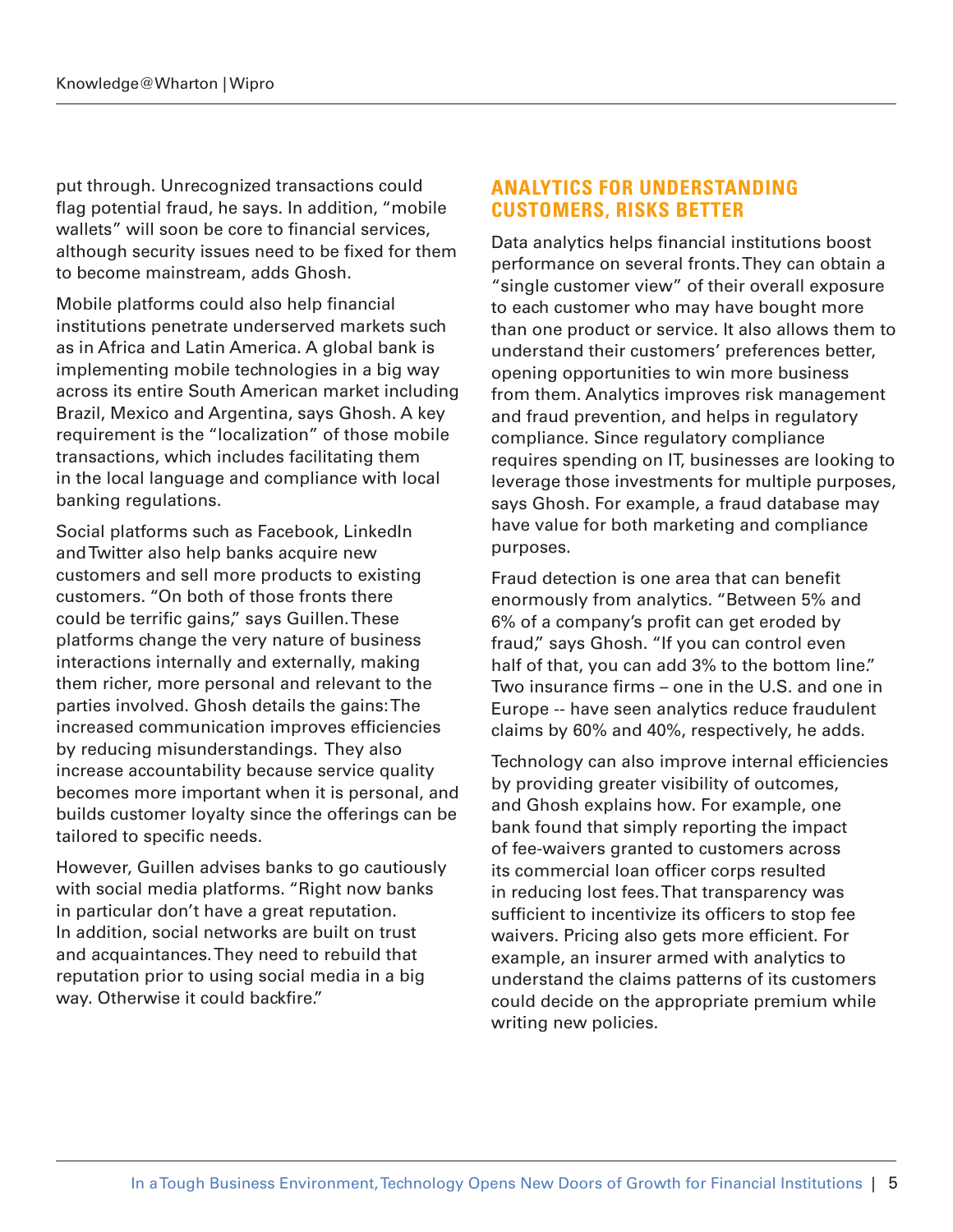#### **AGENDA FOR ACTION**

While technology promises gains on many fronts, financial institutions and regulators have to be cautious in some areas and perk up in others. Siloed systems still proliferate and persist in many financial institutions, says Ghosh. They need to invest more in capturing data on customer behavior and their operations. However, as they increasingly use digital media, they also have to invest in security tools to combat fraud, says Guillen. "The biggest issues with the Internet and all its applications are

fraud and identity theft." In meeting compliance requirements, they need to integrate risk management into their operational processes, invest in employee training and build stronger ecosystems with vendors. According to Ghosh, regulators pushing new requirements must strike a balance between consumer protection and the need for growth and remaining competitive. "It should not become so restrictive that it actually chokes growth, because then it becomes a vicious cycle, and you will never get out of the downturn," he says.